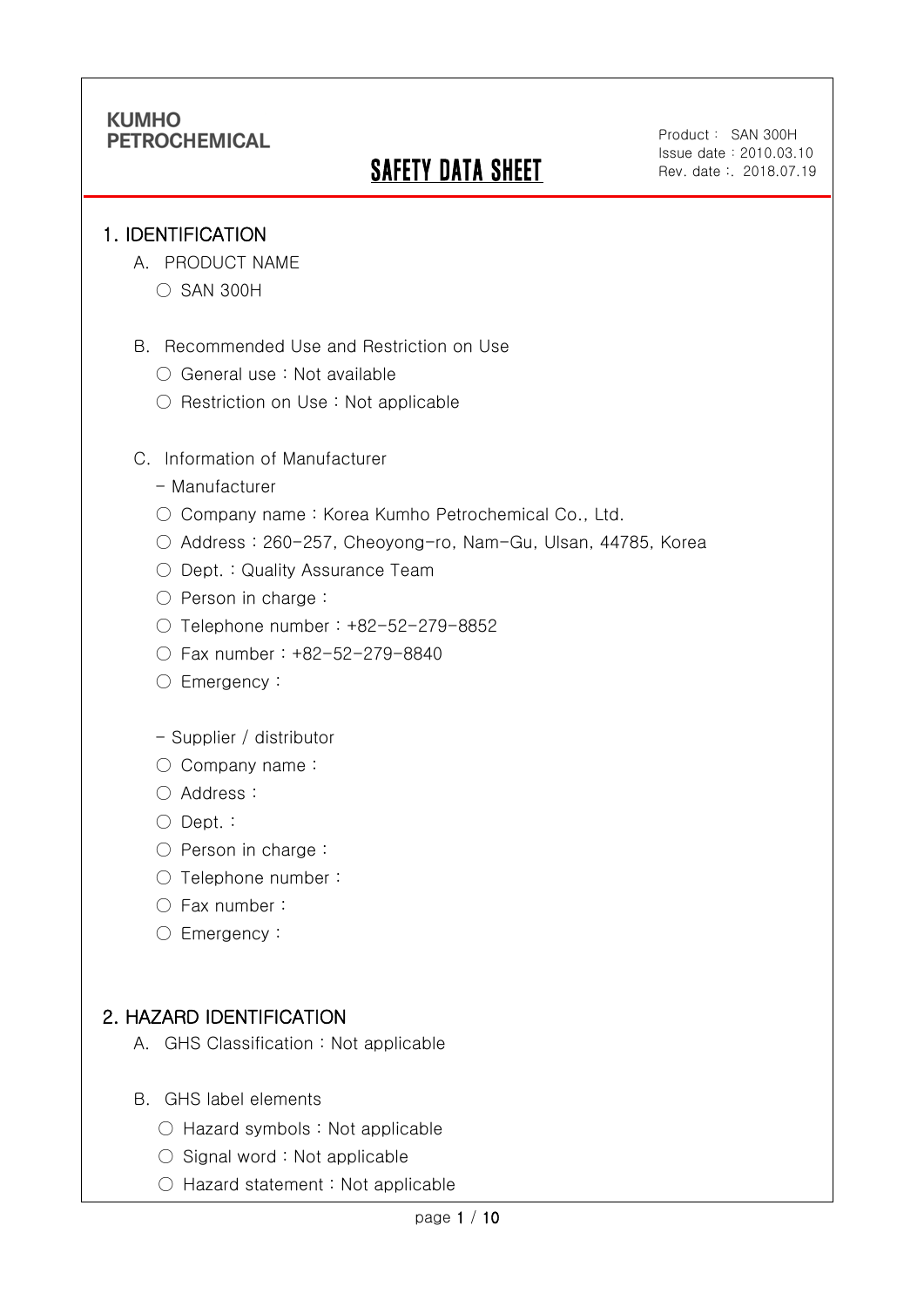Ī

## **SAFETY DATA SHEET**

○ Precautionary statements : Not applicable

C. Other hazards which do not result in classification :

- NFPA rating: (0~4 steps) : Health=0, Flammability=0, Reactivity=0

## 3. COMPOSITION/INFORMATION ON INGREDIENTS

| Chemical name                   | CAS No./ECL No./EINECS No.  | Contents(%) |
|---------------------------------|-----------------------------|-------------|
| Styrene Acrylonitrile copolymer | $9003 - 54 - 7$ /KE-29423/- | $97 - 100$  |
| Additives                       | Proprietary                 | $0 - 3$     |

※ Reference No. : ECL(Registration number of Korean Existing Chemical List) EINECS(Registration number of Europe Existing Chemical List)

### 4. FIRST-AID MEASURES

- A. Eye Contact :
	- Immediately flush eyes with plenty of water at least 15minutes.
	- If irritation persists, get a doctor's examination.
- B. Skin Contact :
	- Wash the contaminated skin area with running water.
	- Remove contaminated clothes and shoes.
	- If irritation persists, get a doctor's attention.

#### C. Inhalation :

- Intake the water to clean the throat and blow nose to remove the dust.
- Remove victim to fresh air immediately.
- Take Artificial respiration if not breathing.
- Give oxygen if breathing is difficult.
- Get medical attention.
- D. Ingestion:
	- Rinse mouth with water.
	- Immediately give large amounts of water to drink for help ease the irritation.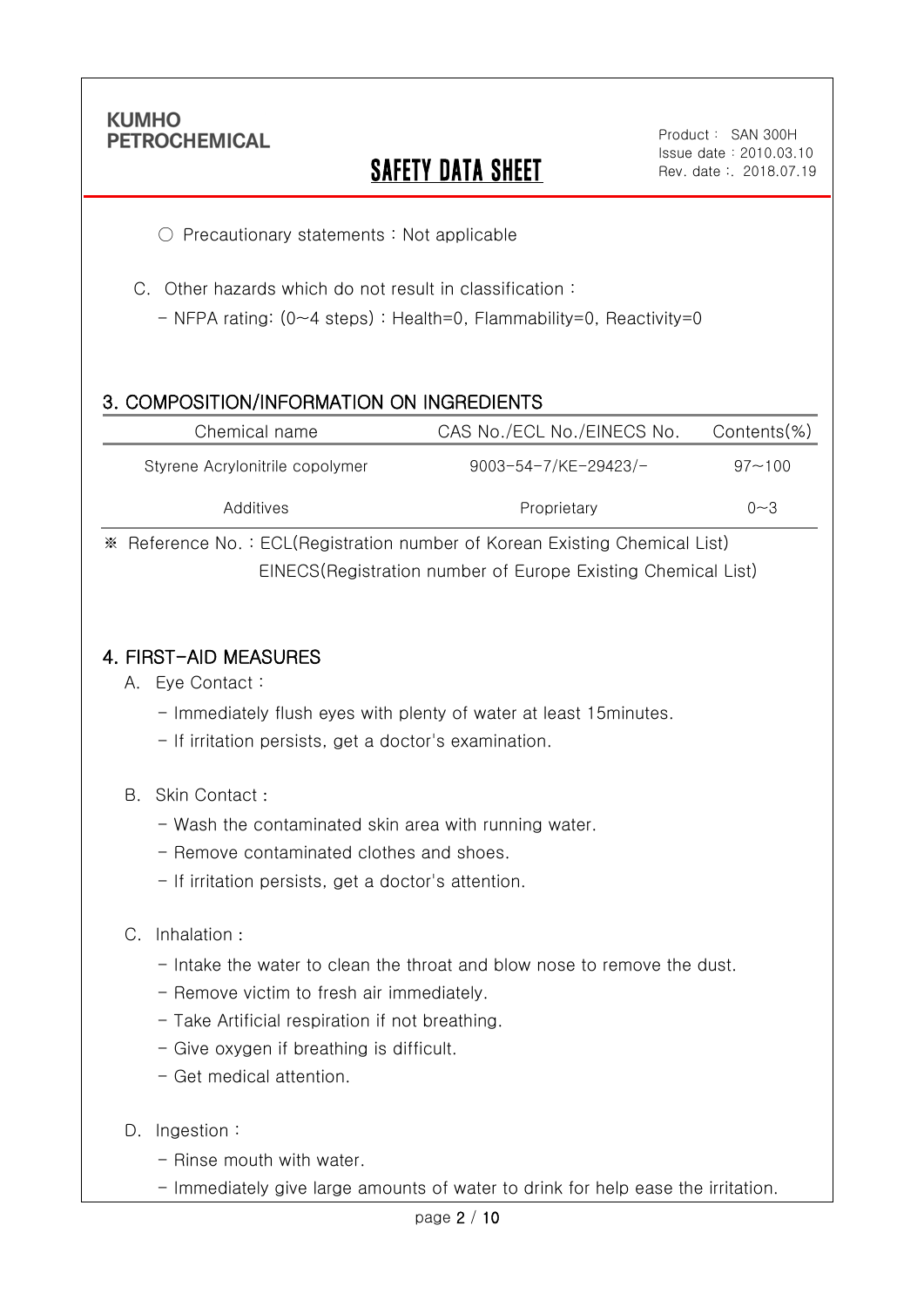Ī

# SAFETY DATA SHEET

Product: SAN 300H Issue date:2010.03.10 Rev. date :. 2018.07.19

- Get medical aid if irritation or symptoms occur.
- E. Delay and immediate effects and also chronic effects from short and long term exposure :
	- Steams by plastic processing at high temperature may cause eyes and respiratory irritation.
- F. Notice to Physician :
	- Treatment may vary with condition of victim and specifics of incident.

### 5. FIRE FIGHTING MEASURE

- A. Suitable (Unsuitable) extinguishing media :
	- $\circ$  Extinguishing media : Powder foam, carbon dioxide, water or foam.
	- Unsuitable Extinguishing media : Do not use direct water.
	- Large fire : Water spray, foam.
- B. Specific hazards arising from the chemical
	- Combustion :
		- Irritating, corrosive and/or toxic gases may occur by fire.
		- Generate carbon dioxide, carbon monoxide when combustion.
	- Levels of fire hazard :
		- Containers may rupture or explode if exposed.
		- Dust / air mixtures may ignite or explode.
- C. Fire fighting procedures and equipments :
	- Wear appropriate personal protective equipment(see section 8. EXPOSURE CONTROLS/PERSONAL PROTECTION).
	- Avoid inhalation of smoke or gas when fire fighting.
	- Move container from fire area if it can be done without risk.
	- Cool containers with water until well after fire is out.
	- Stay upwind and keep out of low areas.
	- Dust / air mixtures may ignite or explode.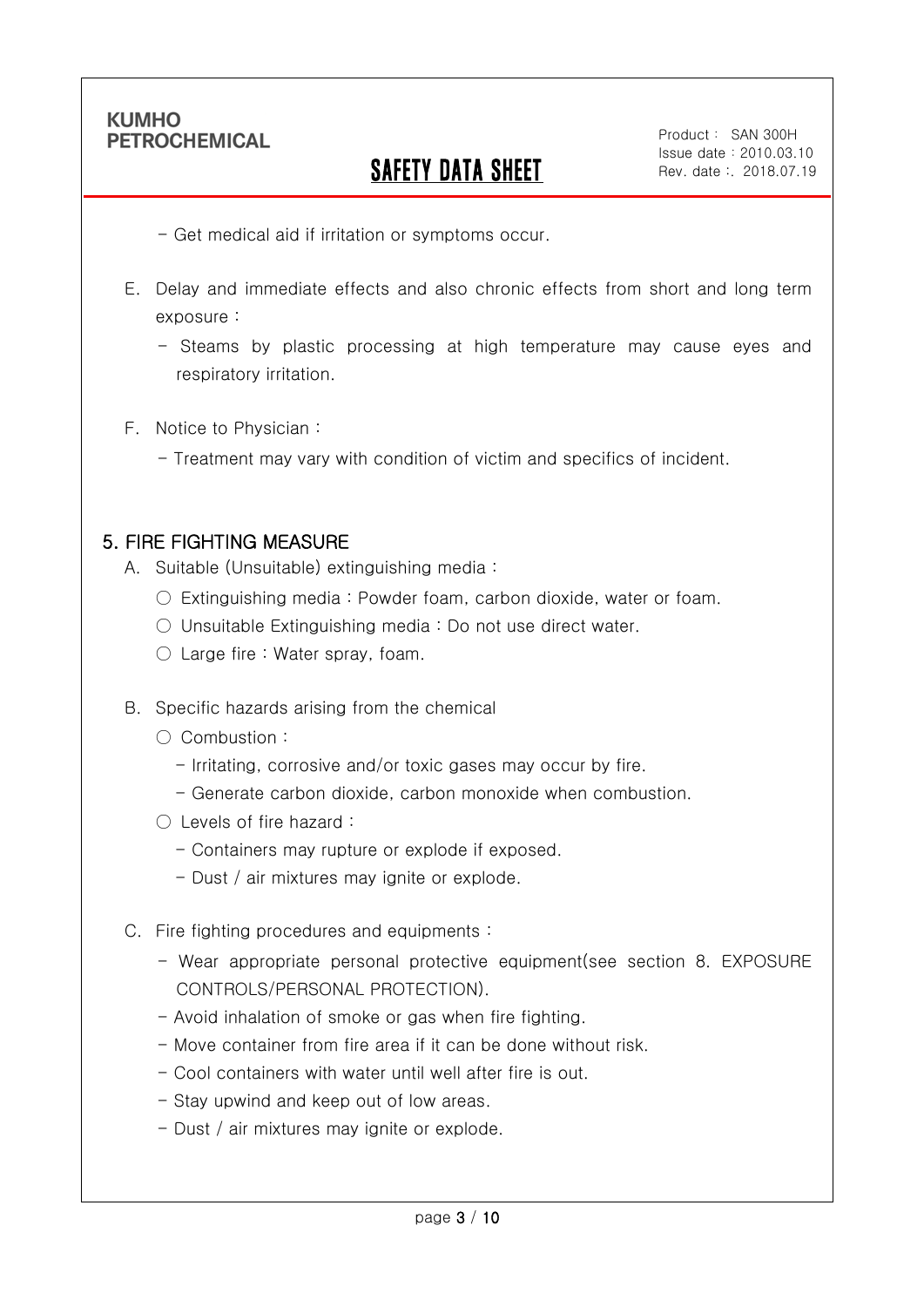Ī

## SAFETY DATA SHEET

Product: SAN 300H Issue date:2010.03.10 Rev. date :. 2018.07.19

### 6. ACCIDENTAL RELEASE MEASURES

- A. Personal Precautions, Protective Equipment and Emergency procedures :
	- Perform in accordance with 「 See section 8. EXPOSURE CONTROLS / PERSONAL PROTECTION」. Put on appropriate personal protective equipment.
	- Suppression occurrence of dust.
	- Avoid contact with eyes and skin.
	- Avoid inhalation of substance itself or combustion.
	- Evacuation against the wind.
	- Keep unauthorized personnel out.
	- Avoid contact with heat, sparks, flame or other ignition sources.
- B. Environmental Precautions
	- Avoid dispersal of spilt material and runoff and contact with waterways, drains and sewers. If large spills, advise emergency services.
- C. Methods and materials for containment and cleaning up :
	- $\bigcirc$  For small spills.
		- Remove all sources of ignition.
		- Suppression occurrence of dust.
		- Appropriate container for disposal of spilled material collected.
		- Ventilate leak areas and clearing leak area.
	- For large spills.
		- Remove all sources of ignition.
		- Suppression occurrence of dust.
		- Avoid entering to sewers or water system.
		- Appropriate container for disposal of spilled material collected.
		- Wash contaminated area and wash off used tools with soap and water.

### 7. HANDLING AND STORAGE

- A. Handling :
	- Perform in accordance with 「 See section 8. EXPOSURE CONTROLS / PERSONAL PROTECTION」. Put on appropriate personal protective equipment.
	- Handle in a well-ventilated place.
	- Avoid contact with heat, sparks, flame or other ignition sources.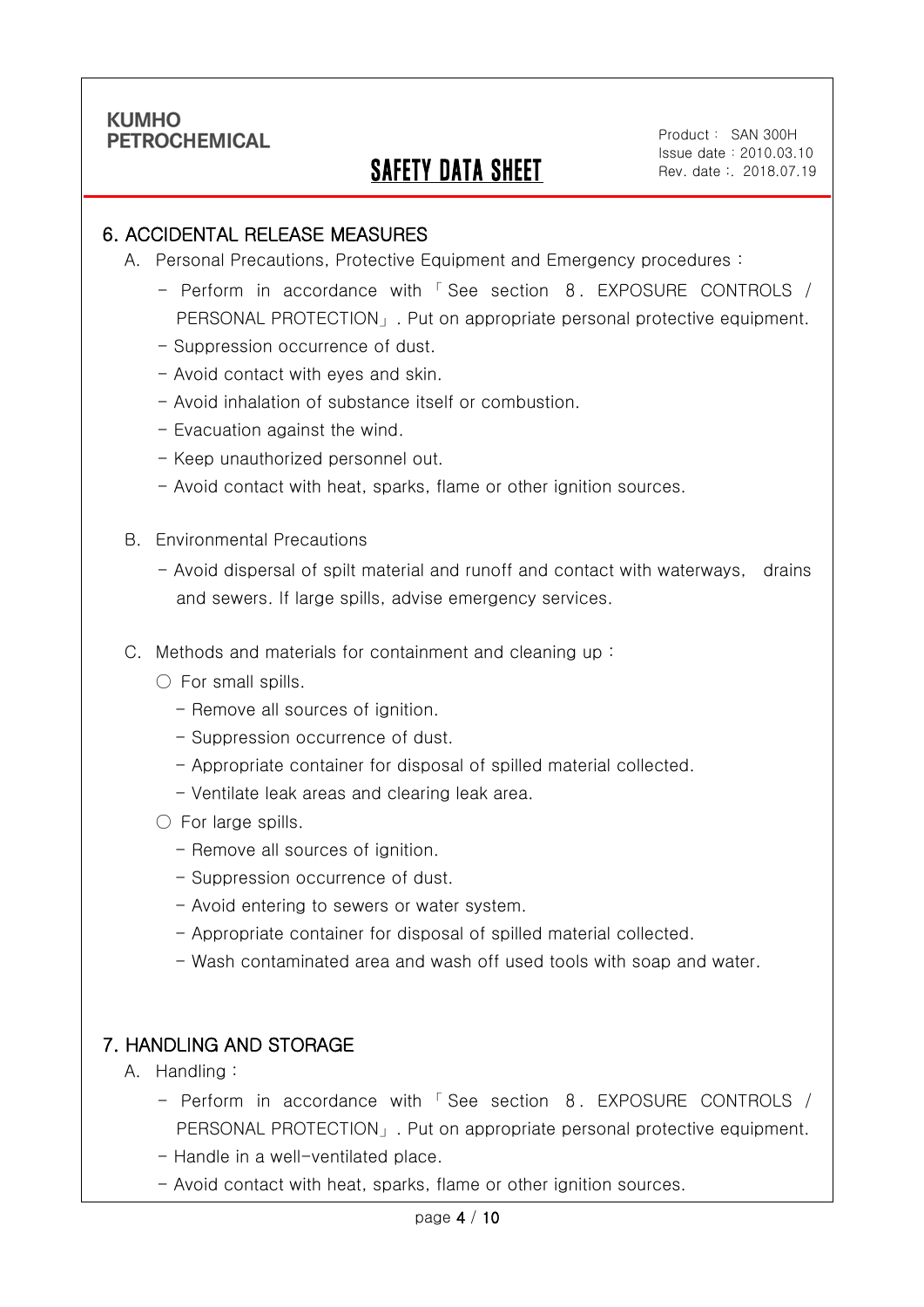Ī

# SAFETY DATA SHEET

Product: SAN 300H Issue date:2010.03.10 Rev. date :. 2018.07.19

- Remove all sources of ignition.
- Wash thoroughly after handling.
- B. Storage Precautionary Statements :
	- Keep in original container and tightly closed.
	- Store in a cool, dry, location and avoid heat.
	- Avoid contact with incompatible materials.

### 8. EXPOSURE CONTROLS/PERSONAL PROTECTION

- A. Exposure limit
	- Exposure limit under ISHL : Not applicable
	- ACGIH : Not applicable
	- Biological exposure limits : Not applicable
- B. Engineering Controls
	- A system of local and/or general exhaust is recommended when employee exposures are above the Exposure Limits. Local exhaust ventilation is generally preferred because it can control the emissions of the contaminant at its source, preventing dispersion of it into the general work area. The use of local exhaust ventilation is recommended to control emissions near the source.
- C. Personal Protective Equipment :
	- Respiratory Protection : Use the respirator be given official approval by Korea Occupational Safety & Health Agency. Under conditions of frequent use or heavy exposure, Respiratory protection may be needed. Respiratory protection is ranked in order from minimum to maximum. Consider warning properties before use.
		- Dust, mist, fume-purifying respiratory protection
		- Any air-purifying respirator with a corpuscle filter of high efficiency
		- Any respiratory protection with a electromotion fan(for dust, mist, fume-purifying)
		- ※ For Unknown Concentration or Immediately Dangerous to Life or Health
			- Self-contained breathing apparatus(pressure-demand or other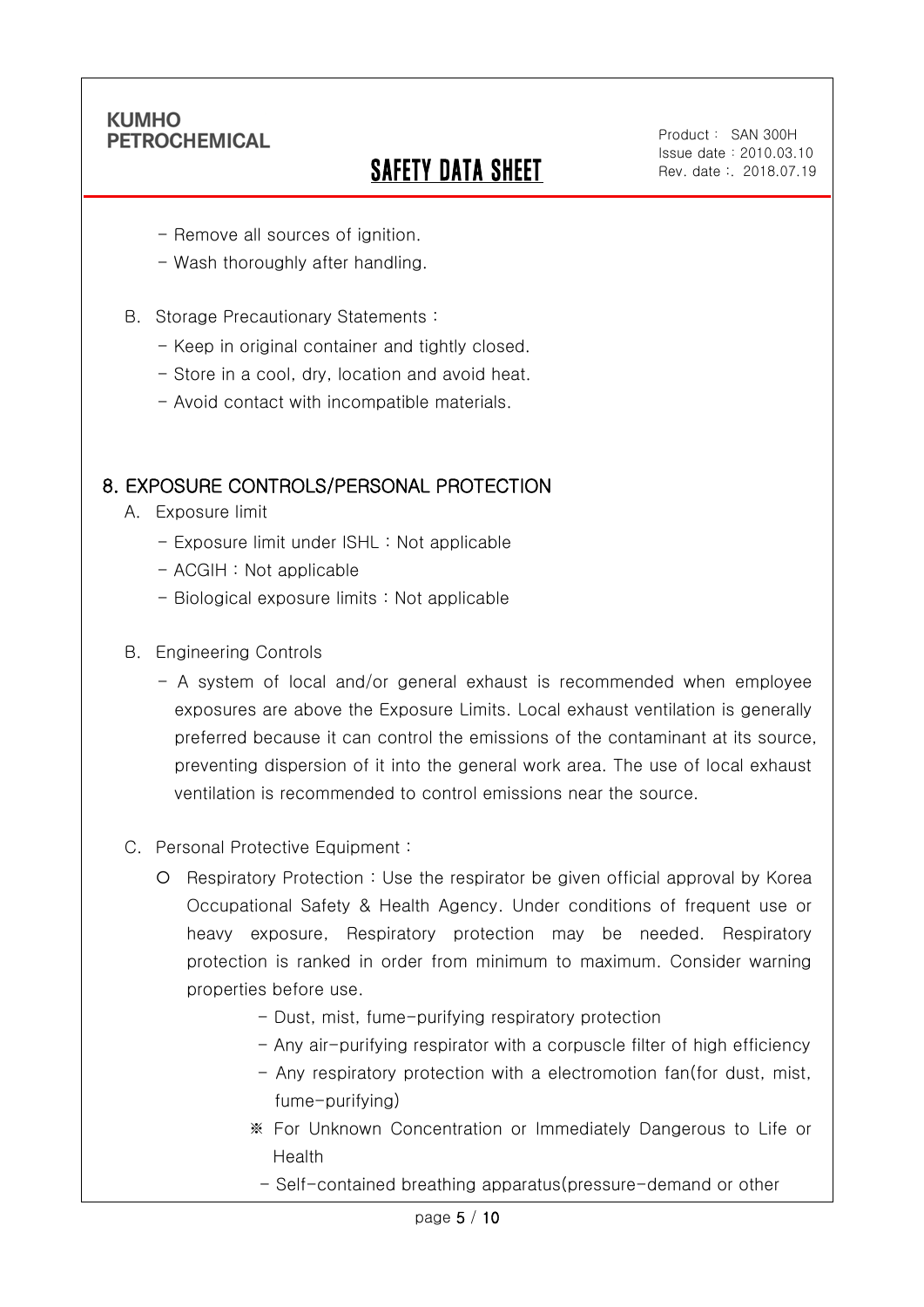Ī

## SAFETY DATA SHEET

Product: SAN 300H Issue date:2010.03.10 Rev. date :. 2018.07.19

positive-pressure mode in combination)

- Supplied-air respirator with full facepiece
- Eye Protection : Wear primary eye protection such as splash resistant safety goggles with a secondary protection faceshield. Provide an emergency eye wash station and quick drench shower in the immediate work area.
- Hand Protection : Wear chemical resistant protected gloves if there is hazard potential for direct skin contact. Wear heat resistant protected gloves to withstand the temperature of molten product.
- Body Protection : Wear chemical resistant protected clothing if there is hazard potential for direct contact.

## 9. PHYSICAL AND CHEMICAL PROPERTIES

- A. Appearance : Pellet
- B. Odor : Odorless
- C. Odor threshold : Not available
- D. pH : Not applicable
- E. Melting point/Freezing point : 180~220℃
- F. Initial Boiling Point/Boiling Ranges : Not available
- G. Flash point : Not available
- H. Evapourating Rate : Not applicable
- I. Flammability(solid, gas) : Not available
- J. Upper/Lower Flammability or explosive limits : Not available
- K. Vapour pressure : Not applicable
- L. Solubility : Insoluble
- M. Vapour density(Air=1) : Not applicable
- N. Relative density : 1.06~1.07
- O. Partition coefficient of n-octanol/water : Not available
- P. Autoignition Temperature : Not available
- Q. Decomposition Temperature : Not applicable
- R. Viscosity : Not available
- S. Molecular weight : Not available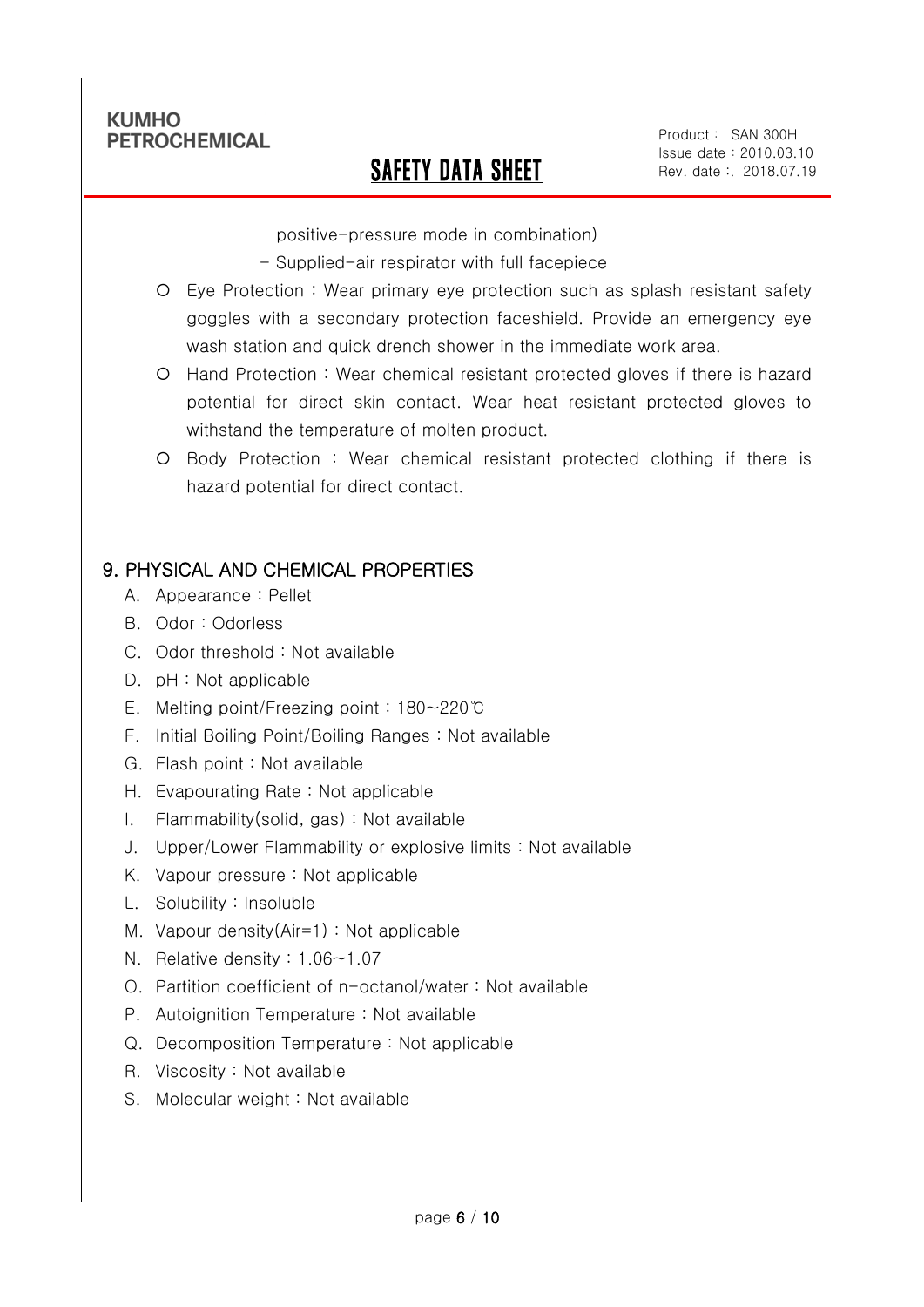# SAFETY DATA SHEET

Product: SAN 300H Issue date:2010.03.10 Rev. date :. 2018.07.19

### 10. STABILITY AND REACTIVITY

A. Stability

Ī

- This material is stable under recommended storage and handling conditions

- B. Possibility of Hazardous Reaction
	- Will not occur.
- C. Conditions to Avoid
	- Avoid contact with heat, sparks, flame or other ignition sources.
- D. Materials to Avoid
	- Strong oxidizing agents.
- E. Hazardous Decomposition Products
	- Carbon monoxide, carbon dioxide

#### 11. TOXOCOLOGICAL INFORMATION

- A. Information on the likely routes of exposure
	- (Respiratory tracts) : Not applicable
	- (Oral) : Not applicable
	- (Eye ∙ Skin) : Not applicable
- B. Delayed and immediate effects and also chronic effects from short and long term exposure
	- Acute toxicity : Not available
	- Skin corrosion/irritation : Not available
	- O Serious eye damage/irritation : Not available
	- O Respiratory sensitization : Not available
	- O Skin sensitization : Not available
	- Carcinogenicity : Not available
	- Germ cell mutagenicity : Not available
	- O Reproductive toxicity : Not available
	- Specific target organ toxicity(single exposure) : Not available
	- Specific target organ toxicity(repeated exposure) : Not available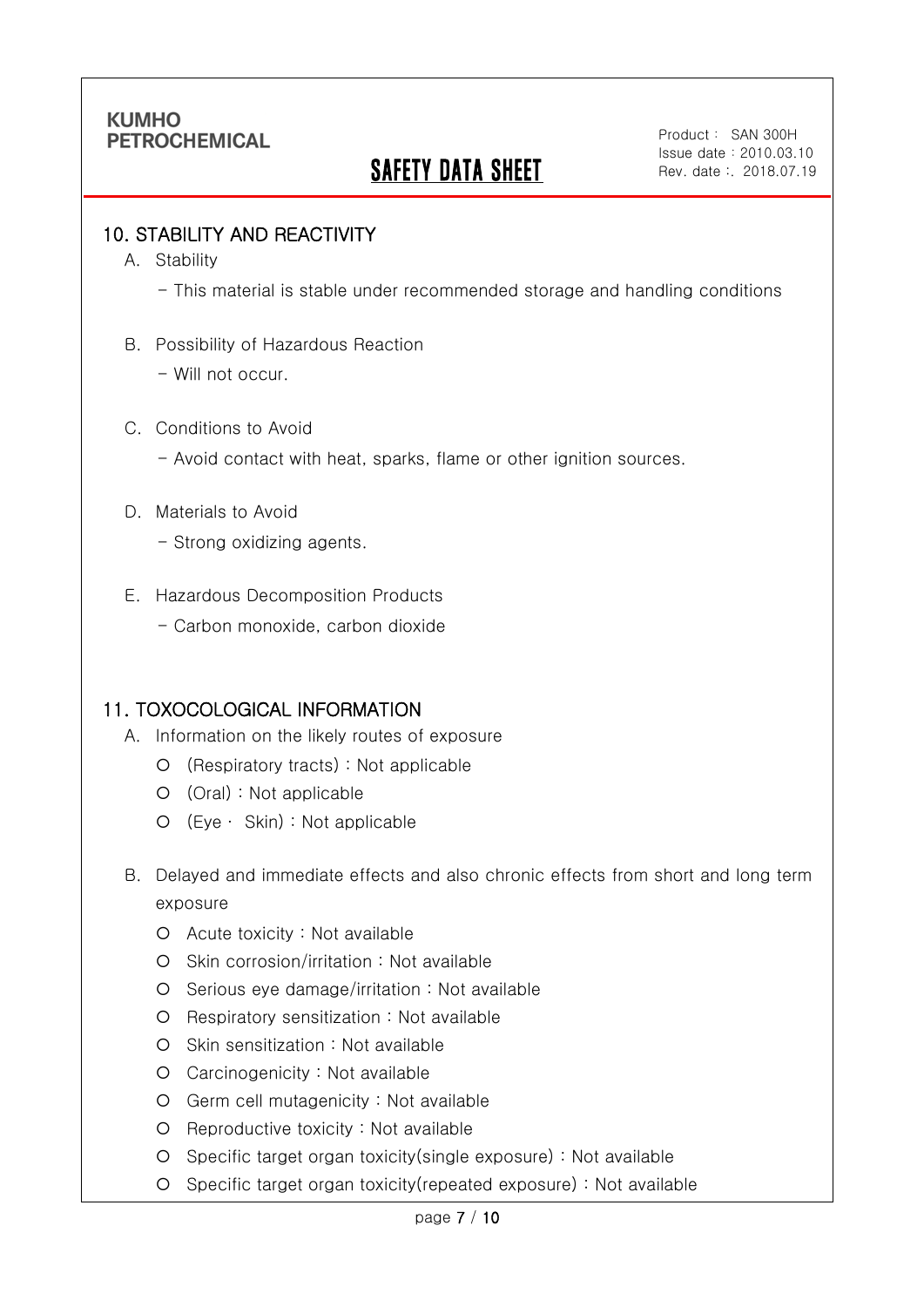Ī

# **SAFETY DATA SHEET**

Product: SAN 300H Issue date:2010.03.10 Rev. date :. 2018.07.19

- Aspiration hazard : Not available
- O Chronic effect : Not available
- C. Calculation the classification of the mixture(acute toxicity estimate calculation etc.) : Not applicable

### 12. ECOLOGICAL INFORMATION

- A. Ecotoxicity : Not available
- B. Persistence and degradability : Not available
- C. Bioaccumulative potential : Not available
- D. Mobility in soil: Not available
- E. Other adverse effects : Not available

### 13. DISPOSAL CONSIDERATION

- A. Disposal methods
	- The user of this product must properly characterize the waste/container generated from the use of this product in accordance with all applicable federal, state and/or local laws and regulations in order to determine the proper disposal of the waste in accordance with all applicable federal, state and/or local laws and regulations.
- B. Special precautions for disposal :
	- The user of this product must disposal by oneself or entrust to waste disposer or person who other' s waste recycle and dispose, person who establish and operate waste disposal facilities.
	- Dispose of waste in accordance with local regulation.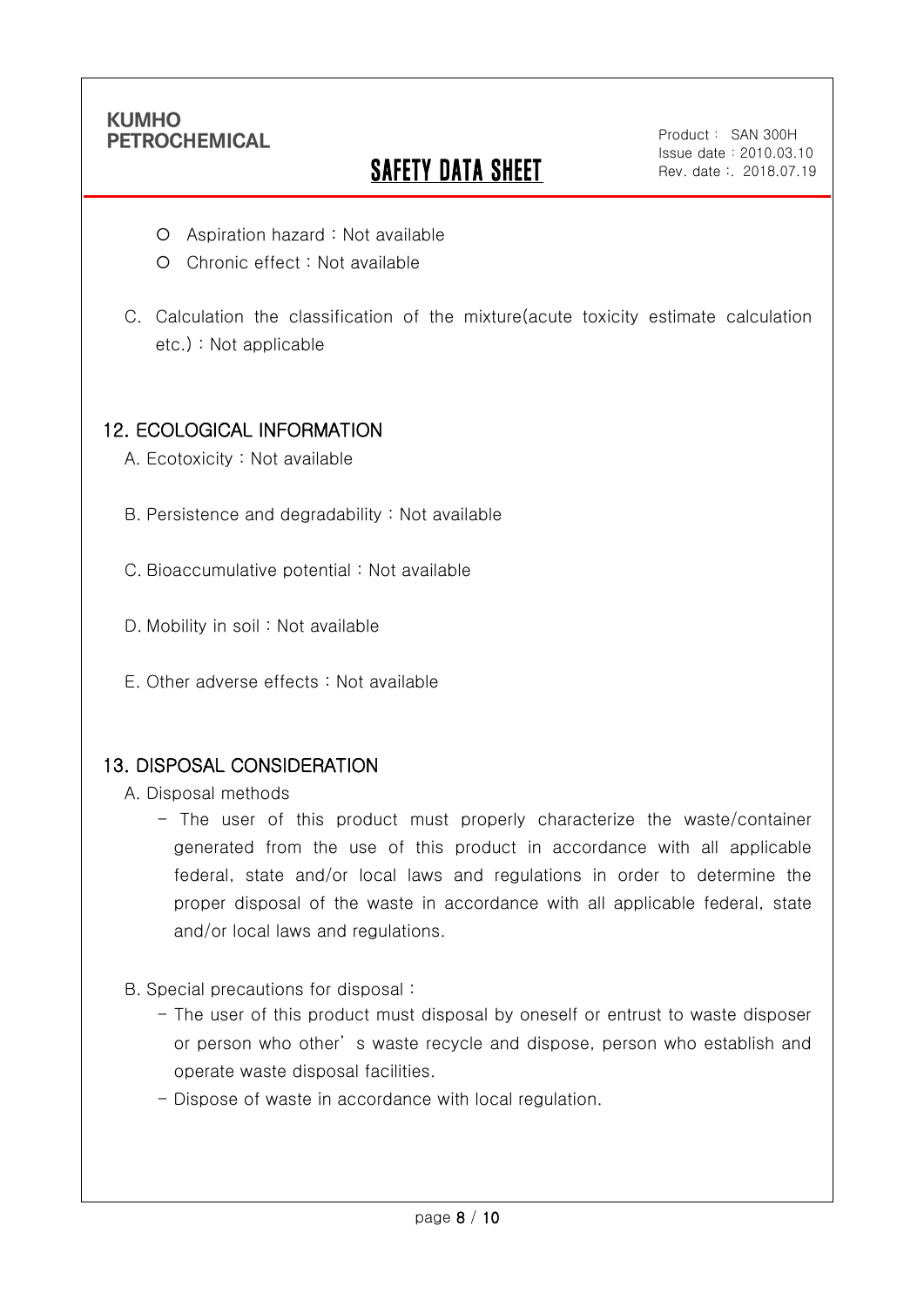Ī

## **SAFETY DATA SHEET**

Product: SAN 300H Issue date:2010.03.10 Rev. date :. 2018.07.19

#### 14. TRANSPORT INFORMATION

A. UN number : Not regulated for transport of dangerous goods

- B. Proper shipping name : Not applicable
- C. Hazard class : Not applicable
- D. Packing group : Not applicable
- E. Marine pollutant : Not available
- F. Special precautions for user related to transport or transportation measures :
	- 1) EmS FIRE SCHEDULE : Not applicable
	- 2) EmS SPILLAGE SCHEDULE : Not applicable
- G. IATA Transport : Not Classified as dangerous for IATA Transport

#### 15. REGULATORY INFORMATION

A. Korea Industry Safety and Health Law (ISHL) :

- $\bigcirc$  This product is not subject to the chemical for classification and labeling under ISHL Article 41.
- B. The Toxic Chemical Control Act in Korea(TCCA)
	- $\bigcirc$  This product is not classified as Toxic chemical and Observational chemical under TCCA Article 2.3. and 2.4.
	- Toxic Release Inventory(TRI) Chemicals: Not regulated
- C. Dangerous goods Safety Management Law in Korea : Not applicable
- D. US regulations
	- OSHA regulation (29CFR1910.119) : Not available
	- $\bigcirc$  CERCLA section 103 (40CFR302.4) : Not available
	- EPCRA section 302(40CFR355.30) : Not available
	- EPCRA section 304(40CFR355.40): Not available